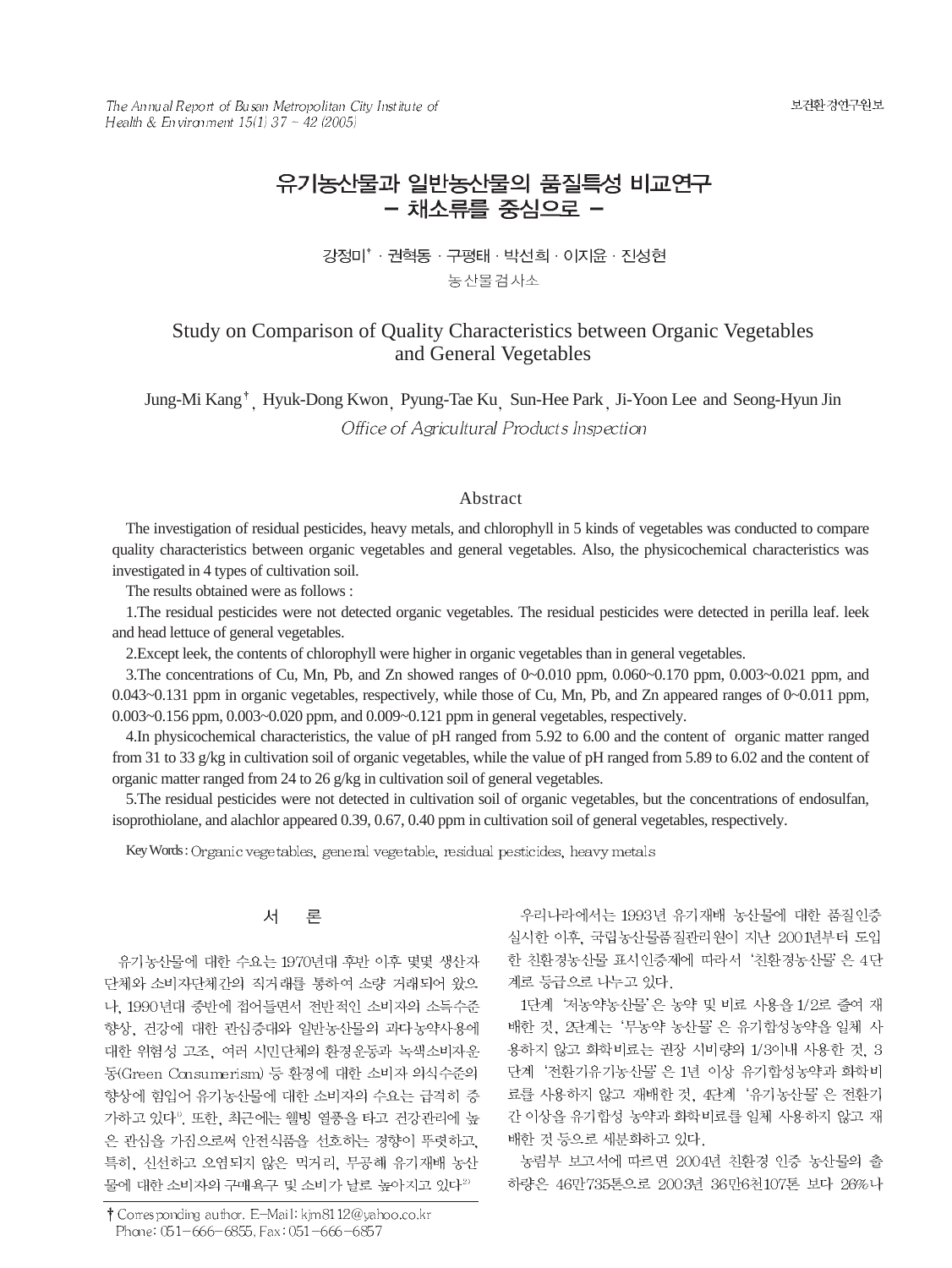늘었다고 한다. 또한, 친환경농산물 생산이 급증하고 이를 원 료로 사용한 제품의 상대우위 확보 및 판매력과 동시에 순이익 증대로 이어지고 있는 추세이다. 반면에 일반농산물에 비해 높 은 가격수준과 유기농산물의 품질에 대한 의구심 등 소비확대 를 제약하는 요인들이 상존하고 있는 실정에서 일반농산물이 친환경농산물로 허위 또는 둔갑표시 하는 사례 및 친환경 농산 물 인증을 받은 농민들이 인증을 받은 후에도 농약을 사용해 농산물을 재배하다 적발돼 인증이 취소되는 사례 등이 있으며 또한 친환경농산물은 엄격한 기준에 따라 생산 되었다 하더라 도 유통단계에서 훼손될 우려도 있다.

환경적인 면에서 농약과 화학비료를 전혀 사용하지 않고 유 기물 투입만으로 채소를 재배하는 경우 잔류농약과 중금속에 대한 우려는 줄일 수 있으나, 과다한 유기질 비료의 사용은 염 해를 유발할 수 있다<sup>6</sup> 는 연구 결과도 있다.

이에 따라 본 조사연구에서는 유기농산물과 일반관행 재배 된 일반농산물의 잔류농약, 미량금속 함량, 재배토양 특성 등 을 비교 검토함으로서 향후 유기농산물과 일반농산물에 대한 소비자들의 올바른 소비의식변환을 위한 자료를 제공하고자 한다.

#### 재료 및 방법

#### 재료

본 연구에서 사용한 유기재배와 일반관행재배 채소류의 시 료는 들깻잎, 부추, 양배추, 배추, 양상추 5종으로 부산시내 대 형할인접, 백화접, 농산물도매시장 등에서 구입한 것으로 특히 유기재배 채소류는 친환경농산물 인증표시로써 '유기농산물' 이라고 표시된 것을 구입하였으며, 시료 분석시 가식부를 blender로 분쇄하여 균질하게 만들어 사용하였다.

또한 유기재배와 일반관행재배 채소류의 토양 특성 비교를 위해 강서구 일원 유기 재배토양 2점(A, B)과 일반관행 재배

Table 1. Analytical conditions of GC/MSD and GC/ECD

Sample (50 g) Homogenization : sample accec acetonitrile 100 mL Filter & Separation Separation : acetonitril layer(20 mL) after shaking & standing(-20, thr) Evaporation & by TuboVap evaporator Concentration Purification : elution of hexane sample(2 mL) with hexane 5mL(contain acetone, 10%) on florisil by SPE Analytical sample → GC(MSD, ECD) injection

Fig. 1. Schematic diagram of sample preparation for analysis of pesticides.

토양 2점(C, D)을 15 cm 깊이에서 균일하게 채취하여 표면의 흙을 약간 긁어내고 이물질을 제거한 뒤 풍건하여 사용하였다.

#### 채소류의 잔류농약 성분 정량

시료 약 50 g을 취하여 아세토니트릴 100 mL를 가하고, 전 처리는 식품공전 의 동시 다성분 시험법에(Fig. 1) 따랐으며, 농약은 GC/MSD, GC(NPD, ECD)로 분석이 가능한 160종을 대상으로 확인 및 정량 분석하였다(Table 1)

#### 채소류의 총엽록소 함량

시료 약 10 g을 정밀히 달아, 이에 85% 아세톤 50 mL를 가 하고 해사 일정량을 추가하여 잘 분쇄한 후 냉암소에서 하룻밤 방치한 후 3 G-2 유리여과기를 사용하여 여과한다. 갈색플라 스크내의 잔류물은 85% 아세톤 25 mL를 가하여 10분간 유리 봉으로 저어 다시 여과한다. 아세톤액이 착색되지 않을 때까지 반복 조작한 후 여액을 아세톤에 가하여 200 mL로 한다. 이 액 20 mL를 갈색분액깔때기에 취하여 넣고 에테르 50 mL 및 5% 황산나트륨 50 mL를 가해 완만히 흔들어 진탕한 후 마개를 열 어 에테르가스를 방출한 후 마개를 하여 1분간 진탕한다. 정치

|                       | GC (MSD)                                                     | GC (ECD)                                                     |  |
|-----------------------|--------------------------------------------------------------|--------------------------------------------------------------|--|
| Instruments           | Hewlett Packard                                              | Hewlett Packard                                              |  |
|                       | 6890 G C/5972 MSD                                            | 5890 series II                                               |  |
| Column                | $HP-5MS$                                                     | $Utra - 2$                                                   |  |
|                       | $30 \text{ m} \times 0.25 \text{ nm} \times 0.25 \text{ nm}$ | $25 \text{ m} \times 0.25 \text{ nm} \times 0.17 \text{ mm}$ |  |
|                       | $100^{\circ}$ (2 min)                                        | $150^{\circ}$ (3 min)                                        |  |
| Oven                  | $20^{\circ}$ /min                                            | 5°C /min                                                     |  |
|                       | $200^{\circ}$ (1 min)                                        | $200^{\circ}$ (1 min)                                        |  |
|                       | 5℃ /min                                                      | 3°C /min                                                     |  |
|                       | $260^{\circ}$ (15 min)                                       | $240^{\circ}$ (10 min)                                       |  |
| Injector(Inlet) Temp. | $260^{\circ}$ C                                              | 260℃                                                         |  |
| Detector(Aux) Temp.   |                                                              | 280℃                                                         |  |
| MS source temp.       | 280℃                                                         |                                                              |  |
| Ionization mode       | Electron Impact                                              |                                                              |  |
| Ionization energy     | 70 eV                                                        |                                                              |  |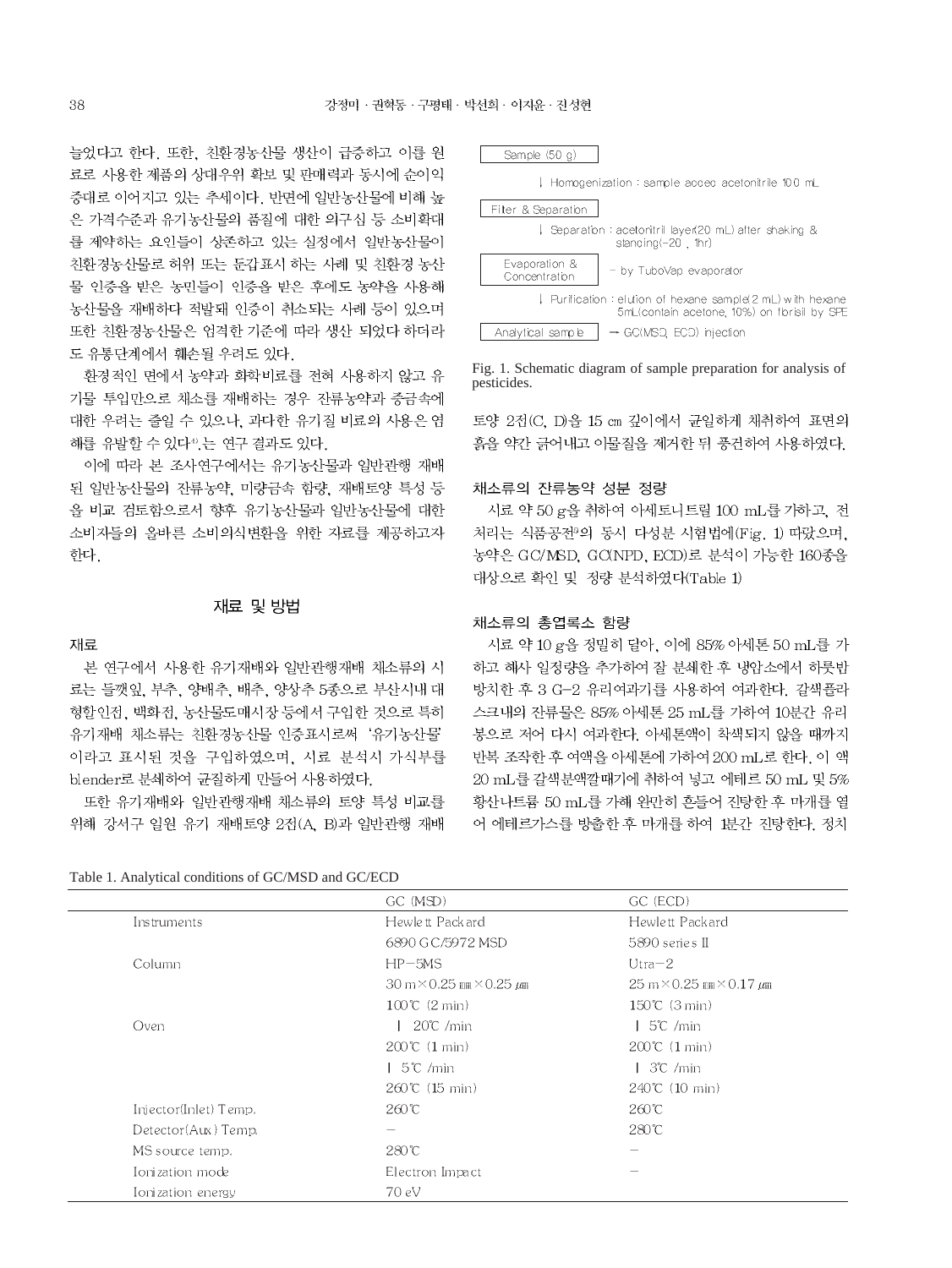후 물층(하층)을 분리하여 여기에 에틸에테르 10 mL를 가하여 추출하는 과정을 2회 반복한 후 에테르층을 합하여 5% 황산 나 트륨용액 50 mL씩으로 3회 세척한다. 세척된 에테르층은 무수 황산나트륨을 통과 탈수시켜 여과한 후 갈색분액깔때기 및 여 과지를 에테르로 씻어 먼저의 액에 합하고 이에 에테르를 가해 100 mL로 한 것을 시험용액으로 한다. 시험조작 시험용액은 분광광도계(Spectrophotometer)로 에테르를 대조액으로 액층 1 cm셀을 사용하여 파장 642.5 nm 및 660 nm에 대하여 흡광 도 A1 및 A2를 측정하고 총엽록소의 함량을 구하였다.

종업록소(mg%)=C × 
$$
\frac{100}{1,000}
$$
 ×  $\frac{200}{20}$  ×  $\frac{100}{S}$ 

○ 종엽록소 mg/L) : 7.12 × A2 + 16.8 × A1 S : 검체채취량(g)

#### 채소류의 미량금속 함량 정량

시료 30~100 g을 정확히 취하여 자제도가니에 넣고 식품공 전의 건식회화법에 따라 시험한 후 최종 100 mL로 하여 시험 용액으로 하여 Cd. Cu. Mn. Pb. Zn의 함량을 원자흡광광도 계로 측정하였다.

#### 토양의 산도 측정

풍건한 토양 5 g을 50 mL 비이커에 취하고 증류수 25 mL 를 가한 뒤 때때로 유리봉으로 저어 주면서 1시간 방치 후 60 초 이내에 pH메타로 측정하였다.

#### 토양의 유기물 함량

토양화학분석법®에 의한 Tyurin 법에 따라 토양시료 0.1~0.5 g (200 mesh 통과시료)을 취하여 토양의 유기탄소를 농황산에 의한 강산성 조건에서 강력한 산화제인 KcCr2Or로 산화시키고 산화를 위해 소모된 산화제의 량으로부터 탄소함량 을 알아내고 그 탄소함량에 1.724 즉, 토양 부식 중 탄소함량의

비를 곱해서 부식의 량으로부터 유기물함량을 측정하였다.

#### 토양의 잔류농약 성분 정량

시료 약 100g을 정확히 취하여 환경부의 골프장 농약잔류량 시험방법<sup>7</sup>에 따라 추출 및 정제하였으며, 농약은 GC/MSD, GC(NPD, ECD)로 분석이 가능한 160종을 대상으로 확인 및 정량 분석하였다. (Table 1)

#### 결과 및 고찰

유기재배와 일반관행재배 채소류의 잔류농약 함량

유기재배 및 일반관행재배 채소류 5품목에 대한 잔류농약 분석 결과는 Table 2에 나타낸 바와 같이 식품공전 규격기준 에 준하여 총 160종에 대한 그 잔류량을 분석하였다. 그 결과 본 실험에서 사용된 유기재배 채소류 5품목에서 모두 잔류농 약이 검출되지 않았다. 따라서 친환경농산물 인증 조건에도 적 합하며, 식품위생상 안전하다고 볼 수 있었다. 유기농산물 구 입경험이 있는 소비자가 유기농산물을 구입하는 이유로는 농 약으로부터의 안전성 등 품질의 안전성이 유기농산물의 가장 중요한 수요 유발" 요인이라고 지적한 바와 같이 친환경농산 물의 관리 측면에서 볼 때 바람직한 결과라고 할 수 있다. 이는 일부 유기농 채소에서 21.0~42.9 ppm의 농약성분이 잔류하 여 일반재배 야채대비 40% 이하의 농약성분이 함유되었다<sup>83</sup>는 연구결과와는 차이가 있었다.

본실험의 일반관행 재배된 채소류에서는 들깻잎에서 유기인 계 살충제인 chlorpyrifos 0.37 ppm과 디카복시미드계 살균 제인 procymidone 0.14 ppm, 부추에서 유기염소계 살충제 인 endosulfan 0.47 ppm, 양상추에서 procymidone 0.04 ppm이 각각 식품공전의 잔류허용 기준치 이하로 검출되 었으나, 들깻잎, 양상추의 경우 대부준 열처리 없이 날것으로 섭취되는 특성을 고려해 볼 때 특히 낮은 잔류농약 함량이 기 대된다.

| Residues       | Chlorpyrifose            | Endosulfan               | Procymidone              |  |  |
|----------------|--------------------------|--------------------------|--------------------------|--|--|
|                |                          | Organic vegetables       |                          |  |  |
| Perilla Leaf   | -                        |                          |                          |  |  |
| Leek           | $\overline{\phantom{a}}$ |                          |                          |  |  |
| Cabbage        |                          |                          |                          |  |  |
| Korean cabbage |                          |                          |                          |  |  |
| Head lettuce   | $\overline{\phantom{0}}$ |                          |                          |  |  |
|                |                          | General vegetables       |                          |  |  |
| Perilla Leaf   | $0.37$ ppm $[1.0]$       |                          | $0.14$ ppm $[2.0]$       |  |  |
| Leek           |                          | $0.47$ ppm $[1.0]$       |                          |  |  |
| Cabbage        |                          |                          |                          |  |  |
| Korean cabbage |                          |                          |                          |  |  |
| Hoad lottuco   | $\overline{\phantom{a}}$ | $\overline{\phantom{a}}$ | $0.04 \text{ mm}$ $5.01$ |  |  |

Table 2. Pesticide residues in organic and general vegetables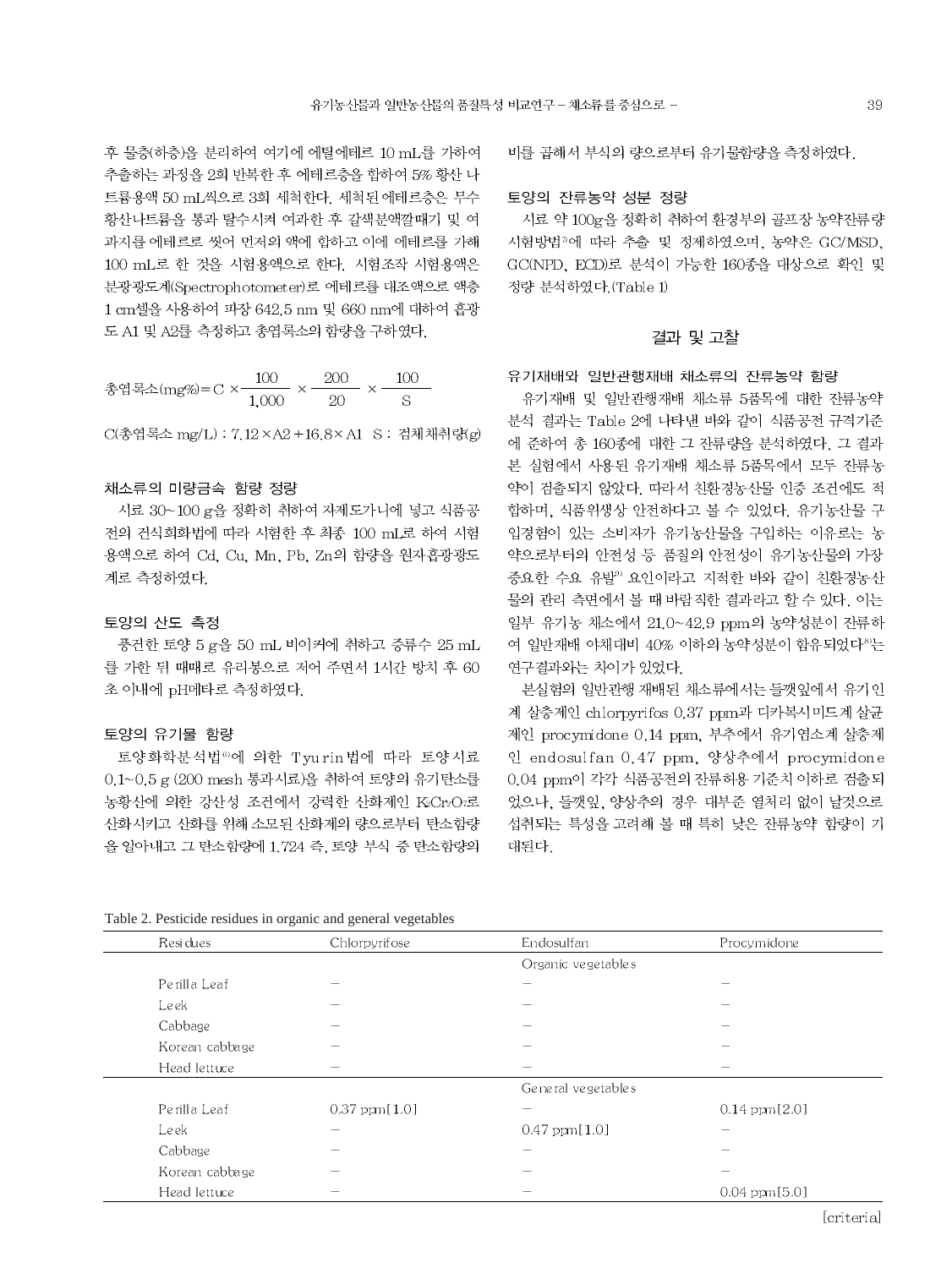Table 3. Total chlorophyll contents of vegetables  $(Unit : mg%)$ General vegetables Organic vegetables 93.35 84.84 Perilla Leaf Leek 16.11 32.74 02.08 Cabbage 02.60 Korean cabbage 05.63 05.45 Head lettuce 08.75 04.09

Table 4. Heavy metals contents in organic and general vegetables

| Vege ta bl e-  | Organic farming method |       |       | Conventional method |       |    |       |       |       |       |
|----------------|------------------------|-------|-------|---------------------|-------|----|-------|-------|-------|-------|
|                | Cd                     | Сu    | Mn    | Рb                  | Zn    | Cd | Сu    | Mn    | Pb    | Zn    |
| Perilla Leaf   | ND <sup>1</sup>        | ND    | 0.104 | 0.010               | 0.131 | ND | ND    | 0.101 | 0.009 | 0.111 |
| Leek           | ND                     | ND    | 0.006 | 0.014               | 0.103 | ND | ND    | 0.156 | 0.008 | 0.121 |
| Cabbage        | ND                     | 0.010 | 0.006 | 0.021               | 0.087 | ND | 0.011 | 0.003 | 0.020 | 0.076 |
| Korean cabbage | ND                     | ND    | 0.170 | 0.019               | 0.067 | ND | ND    | 0.006 | 0.012 | 0.061 |
| Head lettuce   | ND                     | ND.   | 0.021 | 0.003               | 0.043 | ND | ND    | 0.012 | 0.003 | 0.009 |

<sup>1</sup> Not detectale

#### 유기재배와 일반관행재배 채소류의 총엽록소 함량비교

Table 3은 유기재배 및 일반관행 재배된 채소류의 총엽록소 함량을 나타낸 것이다.

유기재배된 들깻잎, 양배추, 배추, 양상추의 총엽록소 함량 이 일반관행재배 채소류에 비하여 10.0%, 25%, 3.3% 높게 나 타났으며, 특히 양상추의 경우에는 유기재배 양상추가 일반관 행재배 양상추에 비하여 2.1배 높았다. 반면에 부추의 경우는 앞서 와는 반대로 일반관행재배가 유기재배보다 총엽록소 함 량이 2배 높았다. 따라서 본 실험의 결과, 재배방법에 따라 총 엽록소 함량이 결정된다고 판단하기 어려운 결과였다.

#### 유기재배와 일반관행재배 채소류의 미량금속 비교

미량중금속은 농산물이나 인간에게로 이행되었을 때 쉽게 분해되지 않고 축적이 되며, 저농도 일지라도 생리활성이 강해 그 독성이 농산물이나 인간에게 경제적 손실이나 심각한 건강 장애를 유발시킨다. 이에 세계 각국에서는 식품 전반에 대한 유해중금속 실태조사 및 오염도 평가, 미량 중금속이 동물이나 인체에 미치는 독성 등에 관해 활발히 연구되어지고 있다". 유 기재배 채소류 및 일반관행재배 채소류의 Cd. Cu. Mn. Pb. Zn 함량은 Table 4와 같다. Cd은 독성이 높으며, 구토, 두통, 발열, 호흡곤란, 신장의 모세관 기능장애 등의 중독 증상이 있 고, 장기간 노출시 신장과 뼈에 손상을 일으킨다고 알려져 있 다". 본 실험의 결과 유기재배 및 일반관행재배 채소류 5종 모 두 불검출이었다.

Cu는 인체의 구성성분으로 조혈작용 및 Tyrosonase. catalase 성분으로 세포호흡에 영향을 끼치며<sup>12,13</sup>, 축적독성에 의해 인체에 간세포괴사, 간경변, 간장에 색소 침착을 일으키 는 것으로 알려져 있다. 전국적으로 실시된 조사연구 결과 4.15, 채소류에서 최소 0.06 mg/kg, 최대 3.64 mg/kg, 평균 0.62

mg/kg 으로 본 실험의 결과는 ND~0.010 ppm으로써 인체 에는 영향이 끼치지 않는 수준으로 생각된다.

Mn은 본 실험에서 유기재배 채소류 0.006~0.170 mg/kg. 관행재배 채소류에서는 0.003~0.156 mg/kg으로 전국적으 로 실시된 조사연구 결과<sup>4,15)</sup>인 평균 3.35 mg/kg 보다 낮은 수준으로 나타났다.

Pb은 대표적인 인체 유해금속으로 자연계에 널리 분포되어 있으며 <sup>16)</sup> 본 실험에서는 유기재배 채소류에서 0.003~0.021 mg/kg. 일반관행재배 채소류에서 평균 0.003~0.020 mg/kg으로 전국적 조사 평균 0.01 mg/kg과 유사한 수준으 로 WHO에서 과실, 채소류 등에 제안된 가이드 라인 수준인 0.5 mg/kg 보다 낮은 수준이었다.

Zn은 과량 섭취시 강한 자극에 의하여 구토, 오십, 복통을 일으킨다고 한다" 본 실험에서는 유기재배 채소류에서 0.043~0.131 mg/kg, 일반관행재배 채소류에서 0.009~0.121 mg/kg으로 전국적 조사 평균 3.29 mg/kg 보 다 훨씬 낮은 수준이었다.

이상과 같이 유기재배 채소류 및 일반관행재배 채소류에서 Cd. Cu. Mn. Pb. Zn 함량은 전국조사 수준보다 훨씬 낮았고. Pb은 유사한 수준으로 검출되었으며, 재배방법에 따른 미량금 속 함량에 있어서는 큰 유의성이 보이지 않았다.

### 유기재배와 일반관행재배 토양의 산도 및 유기물함량 비교

유기 및 일반관행 재배 토양의 pH와 유기물함량 분석 결과 는 Table 5와 같다. 우리나라 밭의 평균 pH 5.4~5.6, 유기물 함량 22 g/kg<sup>18</sup>과 비교하여 본 실험의 유기재배 및 일반관행 재배 토양의 pH 와 유기물함량이 다소 높은 결과를 나타내었 다. 토양의 pH 기준치가 6.5인 접을 감안할 때 일반관행 재배 토양 C(pH 5.89)는 산성화되어 토양교정이 필요한 것으로 판

 $(Unit : mg/kg)$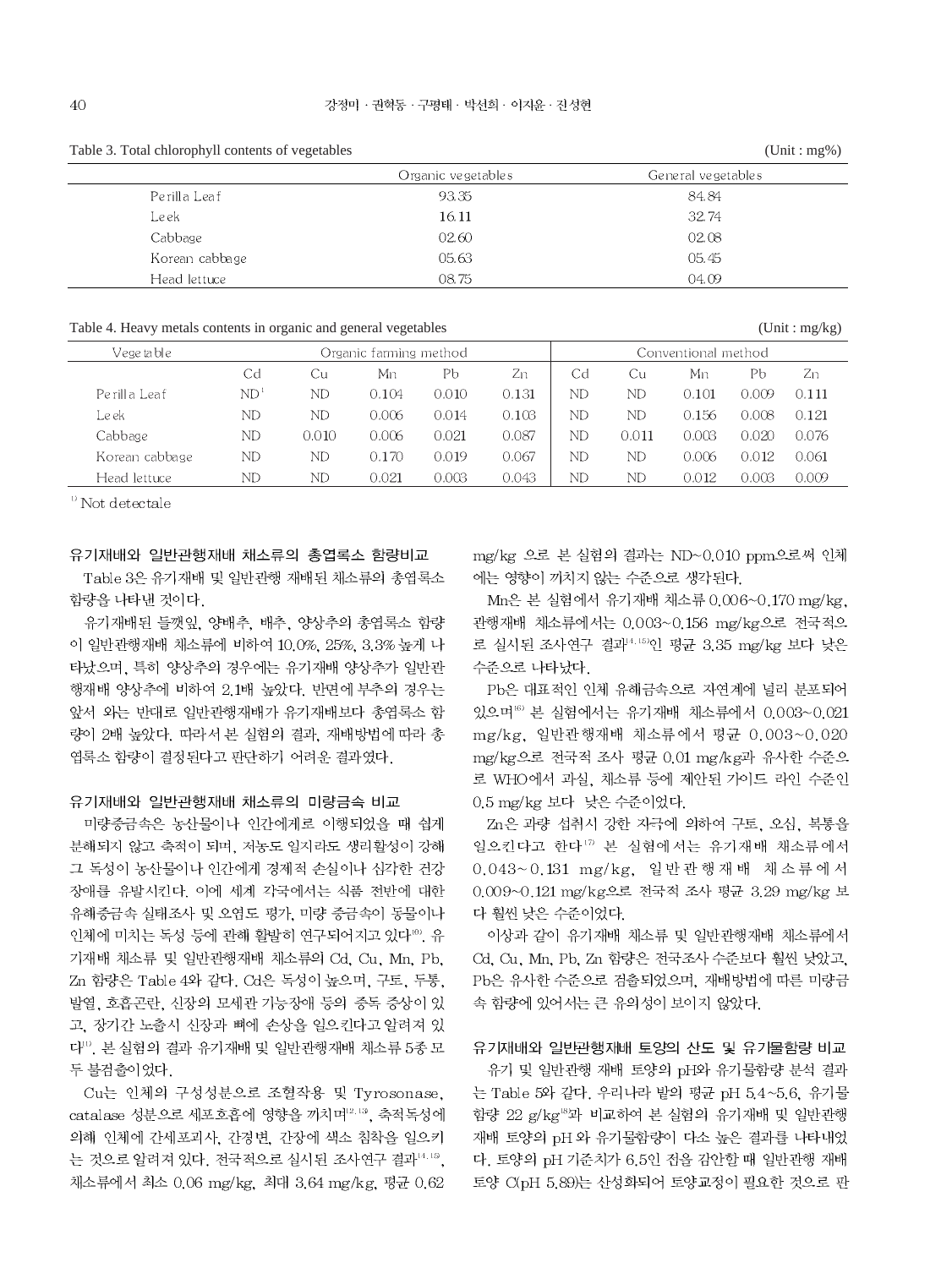|        | $\overline{\phantom{0}}$<br>$\overline{\phantom{a}}$ |              |          |
|--------|------------------------------------------------------|--------------|----------|
|        | рH                                                   |              | OM(g/kg) |
|        |                                                      | Organic soil |          |
| soil A | 6.00                                                 |              | 31       |
| soil B | 5.92                                                 |              | 33       |
|        |                                                      | General soil |          |
| soil C | 5.89                                                 |              | 26       |
| soil D | 6.02                                                 | 24           |          |
|        |                                                      |              |          |

Table 5. Physicochemical properties of organic and general soil

Table 6. Pesticide residues in organic and general soil

| Residues | Alachlor                 | Endosulfan                      | Isoprothiolane                  |  |
|----------|--------------------------|---------------------------------|---------------------------------|--|
|          |                          | Organic soil                    |                                 |  |
| soil A   | $\overline{\phantom{a}}$ | $\overline{\phantom{a}}$        | $\sim$                          |  |
| soil B   | $\sim$                   | $\sim$                          | $\overline{\phantom{a}}$        |  |
|          |                          | General soil                    |                                 |  |
| soil C   | $\overline{\phantom{a}}$ | $0.39$ ppm                      | $0.67$ ppm                      |  |
| soil D   | $0.40$ ppm               | $\hspace{0.1mm}-\hspace{0.1mm}$ | $\hspace{0.1mm}-\hspace{0.1mm}$ |  |

단되었다. 정® 은 인산과 카리의 과다축적과 석회. 고토 및 유 효규산의 부족으로 토양의 pH가 낮아지는 경향을 띤다고 하 였다. 유기재배토양 2점의 pH 값도 다소 기준치보다 낮게 나 타났다. 유기재배 토양의 pH(5.92, 6.00)는 이 등20 의 결과와 비슷하였으며, 이 등 은 퇴비의 사용량이 많아질수록 토양의 pH가 낮아지는 경향을 띤다고 하였다. 손 등20의 배추, 상추, 케일의 유기농법 재배토양의 pH 분석 결과(pH 5.7~6.0)와 유사하였으며, 조 등 의은 퇴비 시용에 의하여 토양의 pH는 낮 아지거나 같은 경향을 보인다고 하였고, 손 등20의 우리나라 유 기농업은 다량의 유기질비료를 사용한 결과로 P2O5, K2O 등의 축적을 야기하게 되었다는 연구 결과와도 유관한 것으로 판단 되었다.

농협중앙회 자료"'에 따르면 채소재배 밭토양의 유기물함량 은 2.2~2.6%, 시설채소재배 밭토양은 2.2~3.1%라고 하였다. 우리나라 밭토양에서의 유기물함량 기준치 30 g/kg을 고려해 보면 본 실험의 유기재배토양의 유기물함량 31 g/kg, 33 g/kg 은 기준치 이상이며, 일반관행재배 토양 26 g/kg, 24 g/kg은 기준치보다 낮은 수준이었다.

#### 재배토양의 잔류농약 함량

Table 6에서 보는 바와 같이 유기재배 토양에서는 잔류농약 이 불검출 되었으며, 일반관행재배 토양 C에서 잡초 발생전 토 양처리제로 사용되는 클로로아세트아닐라이드계 살초제 alachlor 0.40 ppm과 지오릭스, 마릭스 라는 상품명으로 시 판되고 있는 토양살충제로서 주로 파종전이나 생육기에 살포 되는 유기염소계 농약 endosulfan 0.39 ppm, 흙썩음균핵처 리제로 파종전 토양 혼화 처리하여 사용되는 유기유황계 살균 제인 isoprothiolane<sup>20</sup>이 0.67 ppm 검출되었다.

#### 결 론

유기재배 채소류와 일반관행 재배 채소류의 특성을 알라보 기 위하여 채소류 5종의 잔류농약, 미량금속, 총엽록소 함량 등을 비교분석하였고, 아울러 재배토양 4종의 이화학적 특성 을 조사하였다.

1. 유기재배 채소류 5품목에서 모두 잔류농약이 검출되지 않 았으며, 일반관행 재배된 채소류에서는 들깻잎에서 chlorpyrifos, procymidone이 각각 0.37, 0.14 ppm, 부추 에서 endosulfan이 0.47 ppm. 양상추에서 procymidone이 0.04 ppm 이 각각 잔류허용 기준치 이하로 검출되었다.

2. 들깻잎, 양배추, 배추, 양상추의 총엽록소 함량은 유기재 배가 일반관행재배보다 총엽록소 함량이 높게 나타났으며, 부 추는 일반관행재배가 유기재배보다 총엽록소 함량이 높았다.

3. 유기재배 채소류의 미량금속함량의 결과는, Cd은 불검출 이었으며, Cu는 ND~0.010 ppm, Mn은 0.06~0.170 ppm, Pb은 0.003~0.021 ppm, Zn은 0.043~0.131 ppm이었으며, 일반재배 채소류에서는 Cd은 불검출이었으며, Cu는 ND~0.011 ppm, Mn은 0.003~0.156 ppm, Pb은 0.003~ 0.020 ppm, Zn은 0.009~0.121 ppm으로 전국조사 수준 이 하였다.

4. 유기토양의 pH는 5.92~6.00. 유기물함량은 31~33 g/ kg이었고, 일반토양의 pH는 5.89~6.02, 유기물함량은 24~26 g/kg 이었다. 우리나라 밭의 평균 pH 5.4~5.6, 유기 물함량 22 g/kg 과 비교하면 토양의 pH 와 유기물함량이 다 소 높았다.

5. 유기재배 토양에서는 잔류농약이 불검출 되었으며, 일반 관행재배 토양에서 alachlor, endosulfan, isoprothiolane